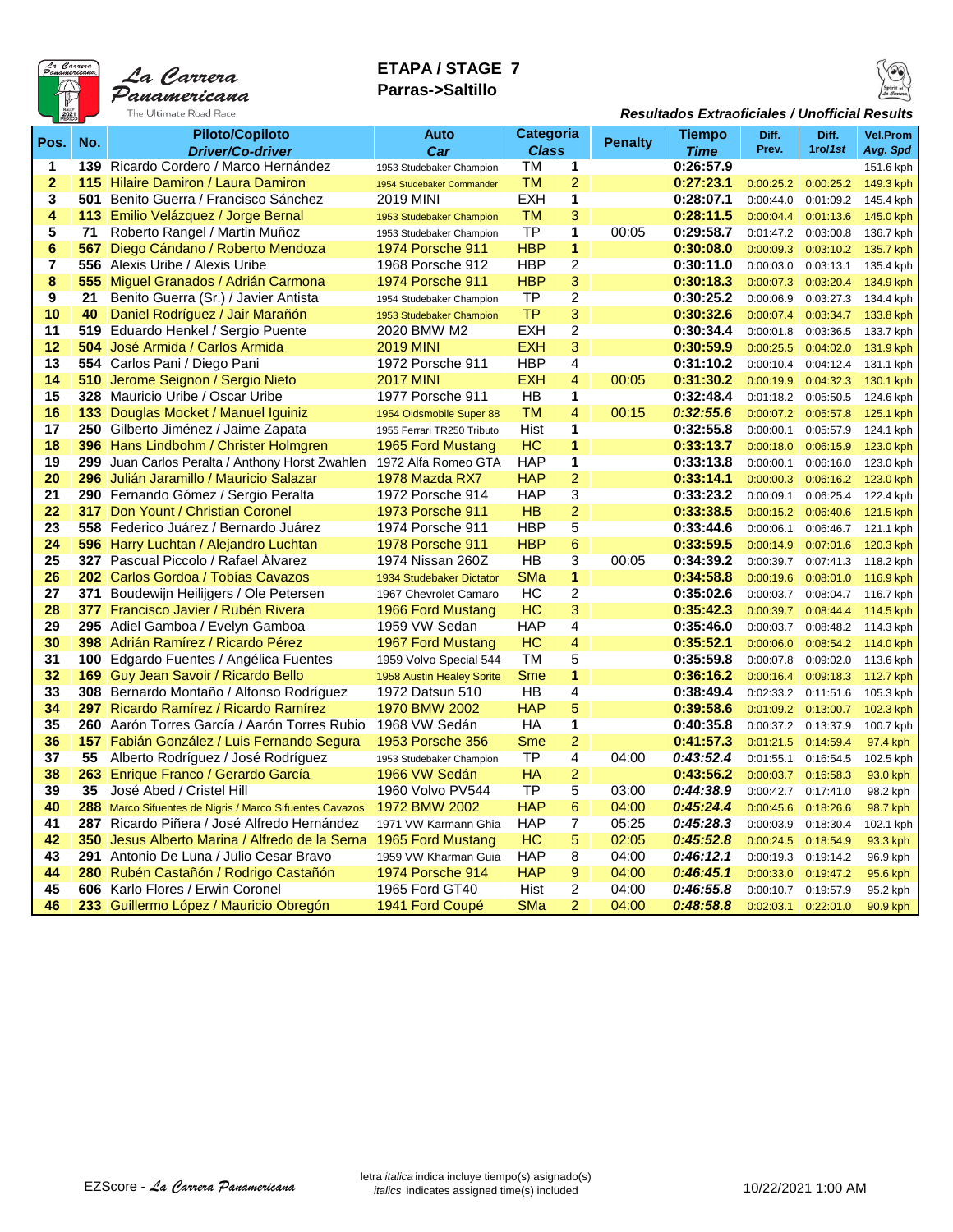

|     | PENALIZACIONES / PENALTIES    |                |                 |                                                          |                   |  |  |  |  |  |  |  |  |  |
|-----|-------------------------------|----------------|-----------------|----------------------------------------------------------|-------------------|--|--|--|--|--|--|--|--|--|
| No. | <b>Piloto</b>                 |                | <b>Sección</b>  | <b>Ofensa</b>                                            | <b>Reglamento</b> |  |  |  |  |  |  |  |  |  |
|     | <b>Driver</b>                 | <b>Penalty</b> | <b>Section</b>  | <b>Offence</b>                                           | <b>Rule</b>       |  |  |  |  |  |  |  |  |  |
| 35  | <b>José Abed</b>              | 00:30          | 4               | falta de llegar a Control / failure to arrive at Control | 24.3.a            |  |  |  |  |  |  |  |  |  |
|     |                               | 02:30          | >4              | Descalificado / Disqualified: 5 controles x 00:30        | 24.3.b            |  |  |  |  |  |  |  |  |  |
| 55  | <b>Alberto Rodríguez</b>      | 00:30          | $\overline{2}$  | falta de llegar a Control / failure to arrive at Control | 24.3.a            |  |  |  |  |  |  |  |  |  |
|     |                               | 03:30          | >2              | Descalificado / Disqualified: 7 controles x 00:30        | 24.3.b            |  |  |  |  |  |  |  |  |  |
| 71  | <b>Roberto Rangel</b>         | 00:05          | $\overline{7}$  | Arranque en falso 1 seg.                                 | 25.6              |  |  |  |  |  |  |  |  |  |
| 133 | <b>Douglas Mocket</b>         | 00:15          | $\overline{7}$  | 1 mins. adelantado / early                               | 24.2.g            |  |  |  |  |  |  |  |  |  |
| 233 | Guillermo López               | 00:30          | $\overline{2}$  | falta de llegar a Control / failure to arrive at Control | 24.3.a            |  |  |  |  |  |  |  |  |  |
|     |                               | 03:30          | >2              | Descalificado / Disqualified: 7 controles x 00:30        | 24.3.b            |  |  |  |  |  |  |  |  |  |
|     | 280 Rubén Castañón            | 00:30          | $\overline{2}$  | falta de llegar a Control / failure to arrive at Control | 24.3.a            |  |  |  |  |  |  |  |  |  |
|     |                               | 03:30          | >2              | Descalificado / Disqualified: 7 controles x 00:30        | 24.3.b            |  |  |  |  |  |  |  |  |  |
|     | 287 Ricardo Piñera            | 05:00          | $6 \overline{}$ | 20 mins. adelantado / early                              | 24.2.g            |  |  |  |  |  |  |  |  |  |
|     |                               | 00:25          | 7               | 5 mins. atrasado / late                                  | 24.2.i            |  |  |  |  |  |  |  |  |  |
|     | 288 Marco Sifuentes de Nigris | 00:30          | $\overline{2}$  | falta de llegar a Control / failure to arrive at Control | 24.3.a            |  |  |  |  |  |  |  |  |  |
|     |                               | 03:30          | >2              | Descalificado / Disqualified: 7 controles x 00:30        | 24.3.b            |  |  |  |  |  |  |  |  |  |
|     | 291 Antonio De Luna           | 00:30          | $\overline{2}$  | falta de llegar a Control / failure to arrive at Control | 24.3.a            |  |  |  |  |  |  |  |  |  |
|     |                               | 03:30          | >2              | Descalificado / Disqualified: 7 controles x 00:30        | 24.3.b            |  |  |  |  |  |  |  |  |  |
|     | 327 Pascual Piccolo           | 00:05          | 3               | Arranque en falso 1 seg.                                 | 25.6              |  |  |  |  |  |  |  |  |  |
|     | 350 Jesus Alberto Marina      | 00:05          | 3               | Arranque en falso 1 seg.                                 | 25.6              |  |  |  |  |  |  |  |  |  |
|     |                               | 00:30          | 6               | falta de llegar a Control / failure to arrive at Control | 24.3.a            |  |  |  |  |  |  |  |  |  |
|     |                               | 01:30          | >6              | Descalificado / Disqualified: 3 controles x 00:30        | 24.3.b            |  |  |  |  |  |  |  |  |  |
|     | 510 Jerome Seignon            | 00:05          | 4               | 1 mins. atrasado / late                                  | 24.2.i            |  |  |  |  |  |  |  |  |  |
| 606 | <b>Karlo Flores</b>           | 00:30          | 2               | falta de llegar a Control / failure to arrive at Control | 24.3.a            |  |  |  |  |  |  |  |  |  |
|     |                               | 03:30          | >2              | Descalificado / Disqualified: 7 controles x 00:30        | 24.3.b            |  |  |  |  |  |  |  |  |  |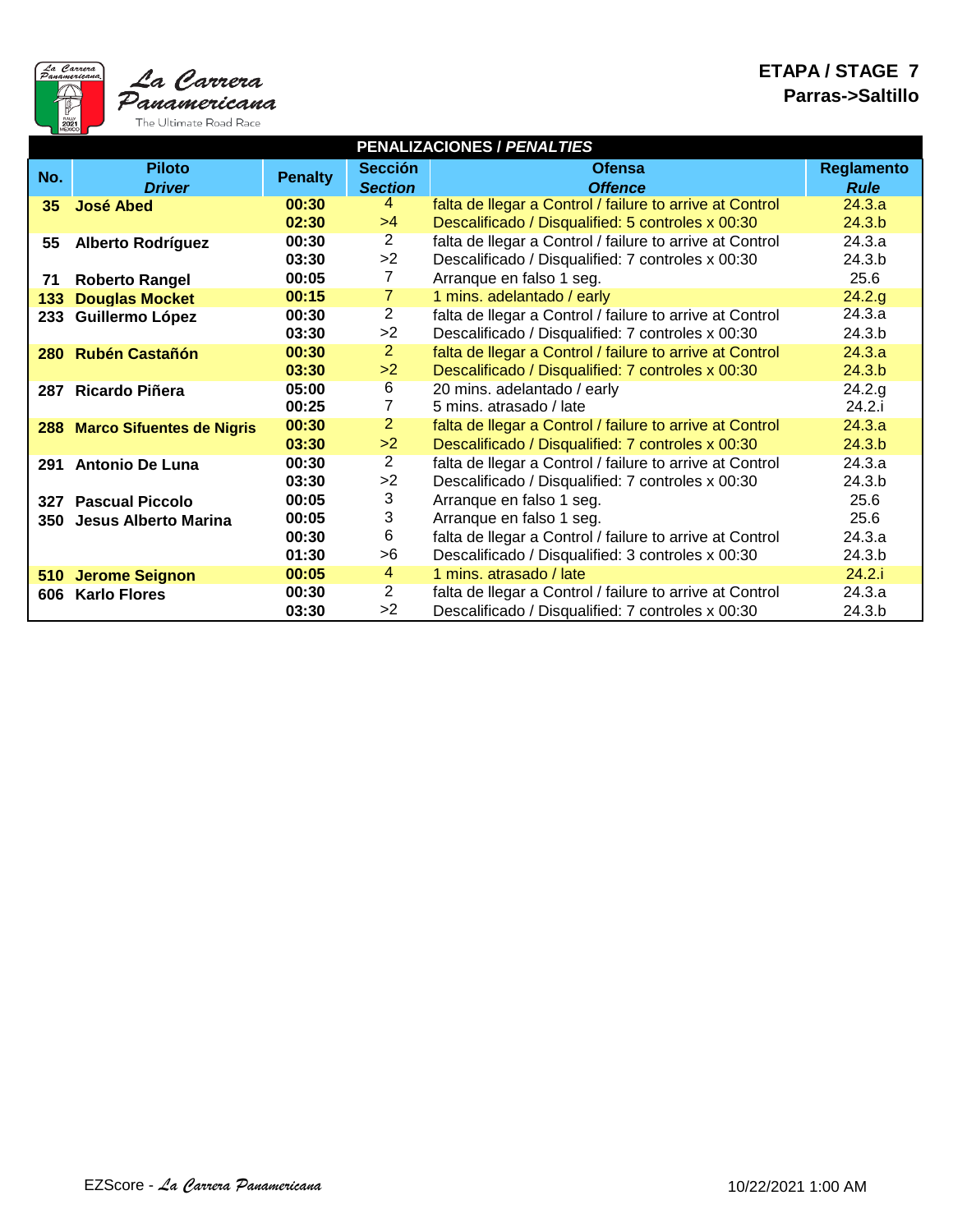

## **Etapa / Stage 7, Sección / Section 2, GENERAL CEPEDA 1**



(sin penalizaciones / *without penalties)* **Resultados Extraoficiales /** *Unofficial Results*

|              |     | Sección / Section                      |                    | 13.77<br>kms:      |                    |                        |                         |            |              | Acumulado / Cumulative | 13.77<br>kms:                                |                        |                        |                        |                        |
|--------------|-----|----------------------------------------|--------------------|--------------------|--------------------|------------------------|-------------------------|------------|--------------|------------------------|----------------------------------------------|------------------------|------------------------|------------------------|------------------------|
|              |     | <b>Piloto</b>                          | Tiempo             | Diff.              | Diff.              | <b>Vel.Prom</b>        |                         |            | Categoría    |                        | <b>Piloto</b>                                | Tiempo                 | Diff.                  | Diff.                  | <b>Vel.Prom</b>        |
| Pos          | No. | <b>Driver</b>                          | <b>Time</b>        | Prev.              | 1ro/1st            | Avg. Spd               | Pos                     | No.        | <b>Class</b> |                        | <b>Driver</b>                                | <b>Time</b>            | Prev.                  | 1ro/1st                | Avg. Spd               |
| 1            |     | 139 Ricardo Cordero                    | 04:40.9            |                    |                    | 176.5 kph              | 1                       | 139        | TM           | 1                      | Ricardo Cordero                              | 0:04:40.9              |                        |                        | 176.5 kph              |
| $\mathbf{2}$ | 115 | <b>Hilaire Damiron</b>                 | 04:46.0            | 00:05.1            | 00:05.1            | 173.3 kph              | $\overline{2}$          | 115        | <b>TM</b>    | $\overline{2}$         | <b>Hilaire Damiron</b>                       | 0:04:46.0              | 0:00:05.1              | 0:00:05.1              | 173.3 kph              |
| 3            | 501 | <b>Benito Guerra</b>                   | 04:52.5            | 00:06.5            | 00:11.6            | 169.5 kph              | 3                       | 501        | <b>EXH</b>   | 1                      | <b>Benito Guerra</b>                         | 0:04:52.5              | 0:00:06.5              | 0:00:11.6              | 169.5 kph              |
| 4            | 113 | Emilio Velázquez                       | 04:55.7            | 00:03.2            | 00:14.8            | 167.6 kph              | $\overline{\mathbf{4}}$ | 113        | <b>TM</b>    | 3                      | Emilio Velázquez                             | 0:04:55.7              | 0:00:03.2              | 0:00:14.8              | 167.6 kph              |
| 5            | 71  | Roberto Rangel                         | 05:01.1            | 00:05.4            | 00:20.2            | 164.6 kph              | 5                       | 71         | TP           | 1                      | Roberto Rangel                               | 0:05:01.1              | 0:00:05.4              | 0:00:20.2              | 164.6 kph              |
| 6            | 133 | Douglas Mocket                         | 05:01.7            | 00:00.6            | 00:20.8            | 164.3 kph              | $6\phantom{1}6$         | 133        | <b>TM</b>    | 4                      | Douglas Mocket                               | 0:05:01.7              | 0:00:00.6              | 0:00:20.8              | 164.3 kph              |
| 7            |     | 519 Eduardo Henkel                     | 05:09.0            | 00:07.3            | 00:28.1            | 160.4 kph              | $\overline{7}$          | 519        | <b>EXH</b>   | 2                      | Eduardo Henkel                               | 0:05:09.0              | 0:00:07.3              | 0:00:28.1              | 160.4 kph              |
| 8            | 556 | <b>Alexis Uribe</b>                    | 05:10.6            | 00:01.6            | 00:29.7            | 159.6 kph              | 8                       | 556        | <b>HBP</b>   | 1                      | <b>Alexis Uribe</b>                          | 0:05:10.6              | 0:00:01.6              | 0:00:29.7              | 159.6 kph              |
| 9            | 567 | Diego Cándano                          | 05:15.0            | 00:04.4            | 00:34.1            | 157.4 kph              | 9                       | 567        | <b>HBP</b>   | 2                      | Diego Cándano                                | 0:05:15.0              | 0:00:04.4              | 0:00:34.1              | 157.4 kph              |
| 10           | 555 | <b>Miguel Granados</b>                 | 05:15.7            | 00:00.7            | 00:34.8            | 157.0 kph              | 10                      | 555        | <b>HBP</b>   | 3                      | <b>Miquel Granados</b>                       | 0:05:15.7              | 0:00:00.7              | 0:00:34.8              | 157.0 kph              |
| 11           | 504 | José Armida                            | 05:19.0            | 00:03.3            | 00:38.1            | 155.4 kph              | 11                      | 504        | <b>EXH</b>   | 3                      | José Armida                                  | 0:05:19.0              | 0:00:03.3              | 0:00:38.1              | 155.4 kph              |
| 12           | 21  | Benito Guerra (Sr.)                    | 05:23.1            | 00:04.1            | 00:42.2            | 153.4 kph              | 12                      | 21         | <b>TP</b>    | $\overline{c}$         | Benito Guerra (Sr.)                          | 0:05:23.1              | 0:00:04.1              | 0:00:42.2              | 153.4 kph              |
| 13           | 40  | Daniel Rodríguez                       | 05:23.3            | 00:00.2            | 00:42.4            | 153.3 kph              | 13                      | 40         | TP           | 3                      | Daniel Rodríguez                             | 0:05:23.3              | 0:00:00.2              | 0:00:42.4              | 153.3 kph              |
| 14           | 510 | Jerome Seignon                         | 05:29.1            | 00:05.8            | 00:48.2            | 150.6 kph              | 14                      | 510        | <b>EXH</b>   | 4                      | Jerome Seignon                               | 0:05:29.1              | 0:00:05.8              | 0:00:48.2              | 150.6 kph              |
| 15           | 328 | Mauricio Uribe                         | 05:30.2            | 00:01.1            | 00:49.3            | 150.1 kph              | 15                      | 328        | HB           | 1                      | <b>Mauricio Uribe</b>                        | 0:05:30.2              | 0:00:01.1              | 0:00:49.3              | 150.1 kph              |
| 16           | 554 | <b>Carlos Pani</b>                     | 05:38.6            | 00:08.4            | 00:57.7            | 146.4 kph              | 16                      | 554        | <b>HBP</b>   | 4                      | <b>Carlos Pani</b>                           | 0:05:38.6              | 0:00:08.4              | 0:00:57.7              | 146.4 kph              |
| 17           |     | 396 Hans Lindbohm                      | 05:42.0            | 00:03.4            | 01:01.1            | 144.9 kph              | 17                      | 396        | НC           | 1                      | Hans Lindbohm                                | 0:05:42.0              | 0:00:03.4              | 0:01:01.1              | 144.9 kph              |
| 18           |     | 558 Federico Juárez                    | 05:43.2            | 00:01.2            | 01:02.3            | 144.4 kph              | 18                      | 558        | <b>HBP</b>   | 5                      | Federico Juárez                              | 0:05:43.2              | 0:00:01.2              | 0:01:02.3              | 144.4 kph              |
| 19           |     | 290 Fernando Gómez                     | 05:45.3            | 00:02.1            | 01:04.4            | 143.6 kph              | 19                      | 290        | <b>HAP</b>   | 1                      | Fernando Gómez                               | 0:05:45.3              | 0:00:02.1              | 0:01:04.4              | 143.6 kph              |
| 20           |     | <b>317</b> Don Yount                   | 05:45.5            | 00:00.2            | 01:04.6            | 143.5 kph              | 20                      | 317        | HB           | $\overline{2}$         | Don Yount                                    | 0:05:45.5              | 0:00:00.2              | 0:01:04.6              | 143.5 kph              |
| 21           |     | 250 Gilberto Jiménez                   | 05:47.9            | 00:02.4            | 01:07.0            | 142.5 kph              | 21                      | 250        | Hist         | 1                      | Gilberto Jiménez                             | 0:05:47.9              | 0:00:02.4              | 0:01:07.0              | 142.5 kph              |
| 22           | 299 | Juan Carlos Peralta                    | 05:52.0            | 00:04.1            | 01:11.1            | 140.8 kph              | 22                      | 299        | <b>HAP</b>   | $\overline{2}$         | <b>Juan Carlos Peralta</b>                   | 0:05:52.0              | 0:00:04.1              | 0:01:11.1              | 140.8 kph              |
| 23           |     | 296 Julián Jaramillo                   | 05:53.0            | 00:01.0            | 01:12.1            | 140.4 kph              | 23                      | 296        | <b>HAP</b>   | 3                      | Julián Jaramillo                             | 0:05:53.0              | 0:00:01.0              | 0:01:12.1              | 140.4 kph              |
| 24<br>25     |     | 398 Adrián Ramírez                     | 06:01.9            | 00:08.9            | 01:21.0            | 137.0 kph              | 24<br>25                | 398<br>327 | HC<br>НB     | $\overline{2}$<br>3    | Adrián Ramírez                               | 0:06:01.9<br>0:06:03.1 | 0:00:08.9              | 0:01:21.0              | 137.0 kph              |
| 26           |     | 327 Pascual Piccolo                    | 06:03.1            | 00:01.2            | 01:22.2            | 136.5 kph              |                         | 202        | <b>SMa</b>   | 1                      | <b>Pascual Piccolo</b>                       |                        | 0:00:01.2              | 0:01:22.2              | 136.5 kph              |
| 27           |     | 202 Carlos Gordoa<br>596 Harry Luchtan | 06:07.2<br>06:08.4 | 00:04.1            | 01:26.3            | 135.0 kph              | 26<br>27                | 596        | <b>HBP</b>   | 6                      | <b>Carlos Gordoa</b>                         | 0:06:07.2<br>0:06:08.4 | 0:00:04.1              | 0:01:26.3              | 135.0 kph              |
| 28           |     | <b>371</b> Boudewijn Heilijgers        | 06:11.4            | 00:01.2<br>00:03.0 | 01:27.6<br>01:30.5 | 134.5 kph<br>133.5 kph | 28                      | 371        | <b>HC</b>    | 3                      | Harry Luchtan<br><b>Boudewijn Heilijgers</b> | 0:06:11.4              | 0:00:01.2<br>0:00:03.0 | 0:01:27.6<br>0:01:30.5 | 134.5 kph<br>133.5 kph |
| 29           |     | 295 Adiel Gamboa                       | 06:16.3            | 00:04.9            | 01:35.4            | 131.7 kph              | 29                      | 295        | <b>HAP</b>   | 4                      | Adiel Gamboa                                 | 0:06:16.3              | 0:00:04.9              | 0:01:35.4              | 131.7 kph              |
| 30           |     | 377 Francisco Javier                   | 06:20.8            | 00:04.5            | 01:39.9            | 130.2 kph              | 30                      | 377        | <b>HC</b>    | $\overline{4}$         | <b>Francisco Javier</b>                      | 0:06:20.8              | 0:00:04.5              | 0:01:39.9              | 130.2 kph              |
| 31           |     | 100 Edgardo Fuentes                    | 06:29.7            | 00:08.9            | 01:48.8            | 127.2 kph              | 31                      | 100        | ТM           | 5                      | <b>Edgardo Fuentes</b>                       | 0:06:29.7              | 0:00:08.9              | 0:01:48.8              | 127.2 kph              |
| 32           |     | 308 Bernardo Montaño                   | 06:36.5            | 00:06.7            | 01:55.6            | 125.0 kph              | 32                      | 308        | HB           | 4                      | Bernardo Montaño                             | 0:06:36.5              | 0:00:06.7              | 0:01:55.6              | 125.0 kph              |
| 33           |     | 169 Guy Jean Savoir                    | 06:45.9            | 00:09.4            | 02:05.0            | 122.1 kph              | 33                      | 169        | Sme          | 1                      | Guy Jean Savoir                              | 0:06:45.9              | 0:00:09.4              | 0:02:05.0              | 122.1 kph              |
| 34           |     | 260 Aarón Torres García                | 06:47.2            | 00:01.3            | 02:06.3            | 121.7 kph              | 34                      | 260        | <b>HA</b>    | 1                      | Aarón Torres García                          | 0:06:47.2              | 0:00:01.3              | 0:02:06.3              | 121.7 kph              |
| 35           | 35  | José Abed                              | 07:01.1            | 00:13.9            | 02:20.2            | 117.7 kph              | 35                      | 35         | ТP           | 4                      | José Abed                                    | 0:07:01.1              | 0:00:13.9              | 0:02:20.2              | 117.7 kph              |
| 35           | 55  | Alberto Rodríguez                      | 07:01.1            | 00:00.0            | 02:20.2            | 117.7 kph              | 35                      | 55         | TP           | 4                      | Alberto Rodríguez                            | 0:07:01.1              | 0:00:00.0              | 0:02:20.2              | 117.7 kph              |
| 37           | 297 | Ricardo Ramírez                        | 07:07.3            | 00:06.2            | 02:26.4            | 116.0 kph              | 37                      | 297        | <b>HAP</b>   | 5                      | Ricardo Ramírez                              | 0:07:07.3              | 0:00:06.2              | 0:02:26.4              | 116.0 kph              |
| 38           |     | 263 Enrique Franco                     | 07:26.8            | 00:19.5            | 02:45.9            | 110.9 kph              | 38                      | 263        | <b>HA</b>    | $\overline{2}$         | <b>Enrique Franco</b>                        | 0:07:26.8              | 0:00:19.5              | 0:02:45.9              | 110.9 kph              |
| 39           | 350 | Jesus Alberto Marina                   | 07:42.0            | 00:15.2            | 03:01.1            | 107.3 kph              | 39                      | 350        | HC           | 5                      | Jesus Alberto Marina                         | 0:07:42.0              | 0:00:15.2              | 0:03:01.1              | 107.3 kph              |
| 40           | 280 | Rubén Castañón                         | 07:45.3            | 00:03.3            | 03:04.4            | 106.5 kph              | 40                      | 280        | <b>HAP</b>   | 6                      | Rubén Castañón                               | 0:07:45.3              | 0:00:03.3              | 0:03:04.4              | 106.5 kph              |
| 40           |     | 287 Ricardo Piñera                     | 07:45.3            | 00:00.0            | 03:04.4            | 106.5 kph              | 40                      | 287        | <b>HAP</b>   | 6                      | Ricardo Piñera                               | 0:07:45.3              | 0:00:00.0              | 0:03:04.4              | 106.5 kph              |
| 40           |     | 288 Marco Sifuentes de Nigris          | 07:45.3            | 00:00.0            | 03:04.4            | 106.5 kph              | 40                      | 288        | <b>HAP</b>   | 6                      | <b>Marco Sifuentes de Nigris</b>             | 0:07:45.3              | 0:00:00.0              | 0:03:04.4              | 106.5 kph              |
| 40           |     | 291 Antonio De Luna                    | 07:45.3            | 00:00.0            | 03:04.4            | 106.5 kph              | 40                      | 291        | HAP          | 6                      | Antonio De Luna                              | 0:07:45.3              | 0:00:00.0              | 0:03:04.4              | 106.5 kph              |
| 44           |     | 157 Fabián González                    | 07:47.8            | 00:02.5            | 03:06.9            | 106.0 kph              | 44                      | 157        | <b>Sme</b>   | $\overline{2}$         | Fabián González                              | 0:07:47.8              | 0:00:02.5              | 0:03:06.9              | 106.0 kph              |
| 45           |     | 606 Karlo Flores                       | 07:47.9            | 00:00.1            | 03:07.0            | 105.9 kph              | 45                      | 606        | Hist         | 2                      | Karlo Flores                                 | 0:07:47.9              | 0:00:00.1              | 0:03:07.0              | 105.9 kph              |
| 46           |     | 233 Guillermo López                    | 08:07.2            | 00:19.3            | 03:26.3            | 101.7 kph              | 46                      | 233        | SMa          | $\overline{2}$         | Guillermo López                              | 0:08:07.2              | 0:00:19.3              | 0:03:26.3              | 101.7 kph              |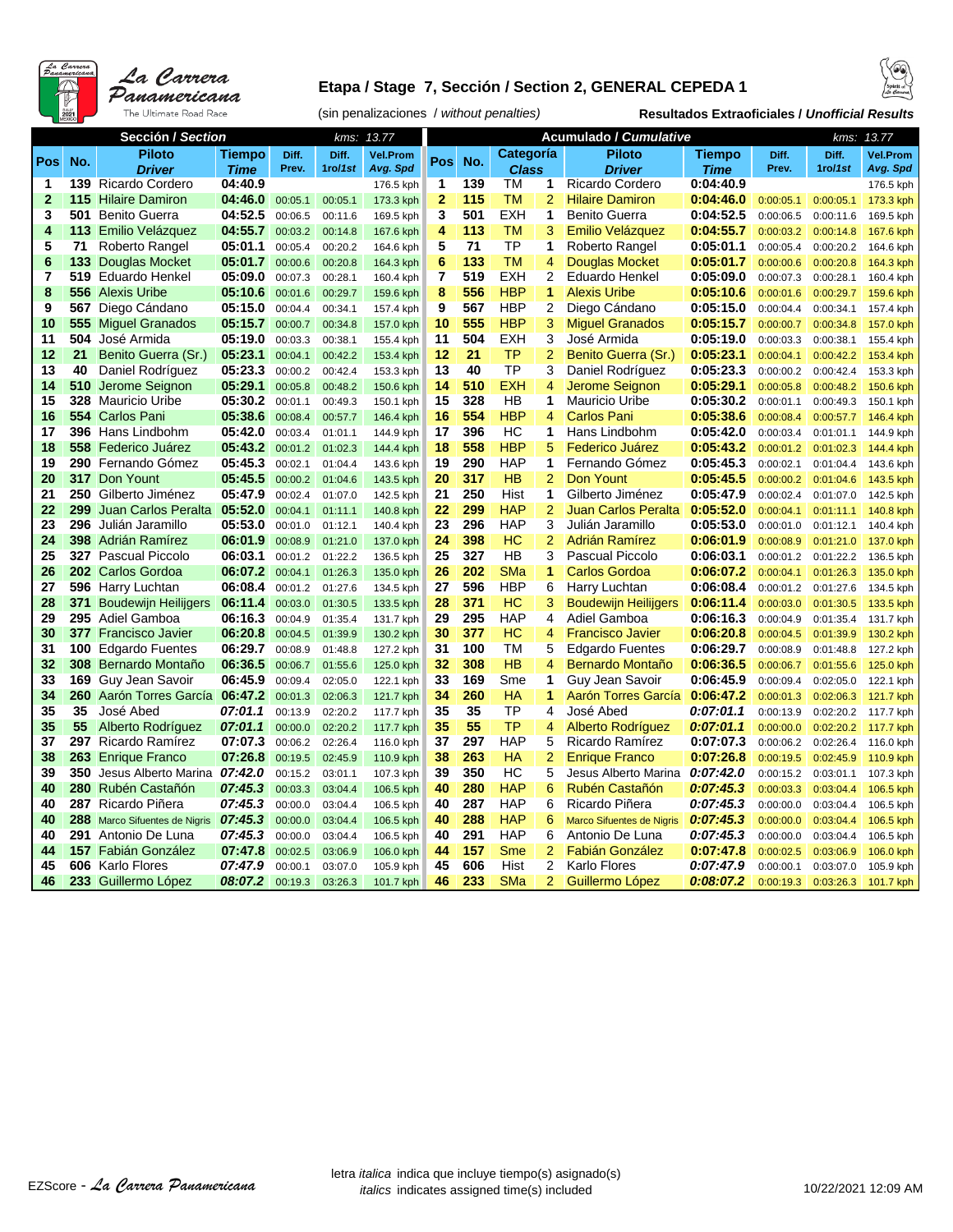

### **Etapa / Stage 7, Sección / Section 3, LLANOS DE LA UNION**



(sin penalizaciones / *without penalties)* **Resultados Extraoficiales /** *Unofficial Results*

|              | Sección / Section |                                              |                    | 17.54<br>kms:      |                    |                      |                |          |              | Acumulado / Cumulative |                                                     | kms: 31.31             |                        |                        |                      |
|--------------|-------------------|----------------------------------------------|--------------------|--------------------|--------------------|----------------------|----------------|----------|--------------|------------------------|-----------------------------------------------------|------------------------|------------------------|------------------------|----------------------|
|              |                   | <b>Piloto</b>                                | Tiempo             | Diff.              | Diff.              | <b>Vel.Prom</b>      |                |          | Categoría    |                        | <b>Piloto</b>                                       | Tiempo                 | Diff.                  | Diff.                  | <b>Vel.Prom</b>      |
| <b>Pos</b>   | No.               | <b>Driver</b>                                | <b>Time</b>        | Prev.              | 1ro/1st            | Avg. Spd             | Pos            | No.      | <b>Class</b> |                        | <b>Driver</b>                                       | Time                   | Prev.                  | $1$ ro/1st             | Avg. Spd             |
| 1            |                   | 139 Ricardo Cordero                          | 08:12.9            |                    |                    | 128.1 kph            | 1              | 139      | тм           | 1                      | Ricardo Cordero                                     | 0:12:53.8              |                        |                        | 145.7 kph            |
| $\mathbf{2}$ | 115               | <b>Hilaire Damiron</b>                       | 08:23.7            | 00:10.8            | 00:10.8            | 125.4 kph            | $\mathbf{2}$   | 115      | <b>TM</b>    | $\overline{2}$         | <b>Hilaire Damiron</b>                              | 0:13:09.7              | 0:00:15.9              | 0:00:15.9              | 142.7 kph            |
| 3            | 501               | <b>Benito Guerra</b>                         | 08:28.0            | 00:04.2            | 00:15.0            | 124.3 kph            | 3              | 501      | <b>EXH</b>   | 1                      | <b>Benito Guerra</b>                                | 0:13:20.5              | 0:00:10.7              | 0:00:26.7              | 140.8 kph            |
| 4            | 113               | Emilio Velázquez                             | 08:33.9            | 00:05.9            | 00:20.9            | 122.9 kph            | 4              | 113      | TM           | 3                      | Emilio Velázquez                                    | 0:13:29.6              | 0:00:09.1              | 0:00:35.8              | 139.2 kph            |
| 5            | 71                | Roberto Rangel                               | 09:07.6            | 00:33.7            | 00:54.6            | 115.3 kph            | 5              | 71       | TP           | 1                      | Roberto Rangel                                      | 0:14:08.7              | 0:00:39.1              | 0:01:14.9              | 132.8 kph            |
| 6            | 21                | Benito Guerra (Sr.)                          | 09:08.4            | 00:00.8            | 00:55.5            | 115.1 kph            | 6              | 133      | <b>TM</b>    | 4                      | <b>Douglas Mocket</b>                               | 0:14:18.1              | 0:00:09.5              | 0:01:24.3              | 131.4 kph            |
| 7            | 40                | Daniel Rodríguez                             | 09:15.0            | 00:06.6            | 01:02.1            | 113.8 kph            | $\overline{7}$ | 21       | TP           | $\overline{2}$         | Benito Guerra (Sr.)                                 | 0:14:31.5              | 0:00:13.4              | 0:01:37.7              | 129.3 kph            |
| 8            | 133 <sub>1</sub>  | Douglas Mocket                               | 09:16.4            | 00:01.4            | 01:03.5            | 113.5 kph            | 8              | 40       | <b>TP</b>    | 3                      | <b>Daniel Rodríguez</b>                             | 0:14:38.3              | 0:00:06.8              | 0:01:44.5              | 128.3 kph            |
| 9            | 504               | José Armida                                  | 09:23.7            | 00:07.3            | 01:10.8            | 112.0 kph            | 9              | 556      | <b>HBP</b>   | 1                      | <b>Alexis Uribe</b>                                 | 0:14:39.9              | 0:00:01.6              | 0:01:46.1              | 128.1 kph            |
| 10           | 556               | <b>Alexis Uribe</b>                          | 09:29.3            | 00:05.6            | 01:16.4            | 110.9 kph            | 10             | 504      | <b>EXH</b>   | $\overline{2}$         | José Armida                                         | 0:14:42.7              | 0:00:02.9              | 0:01:48.9              | 127.7 kph            |
| 11           | 567               | Diego Cándano                                | 09:34.4            | 00:05.1            | 01:21.5            | 109.9 kph            | 11             | 519      | <b>EXH</b>   | 3                      | Eduardo Henkel                                      | 0:14:48.8              | 0:00:06.0              | 0:01:55.0              | 126.8 kph            |
| 12           | 554               | <b>Carlos Pani</b>                           | 09:36.0            | 00:01.6            | 01:23.1            | 109.6 kph            | 12             | 567      | <b>HBP</b>   | $\overline{2}$         | Diego Cándano                                       | 0:14:49.4              | 0:00:00.6              | 0:01:55.6              | 126.7 kph            |
| 13           |                   | 555 Miguel Granados                          | 09:38.7            | 00:02.7            | 01:25.8            | 109.1 kph            | 13             | 555      | <b>HBP</b>   | 3                      | Miguel Granados                                     | 0:14:54.4              | 0:00:05.0              | 0:02:00.6              | 126.0 kph            |
| 14           |                   | 519 Eduardo Henkel                           | 09:39.8            | 00:01.1            | 01:26.9            | 108.9 kph            | 14             | 554      | <b>HBP</b>   | 4                      | <b>Carlos Pani</b>                                  | 0:15:14.6              | 0:00:20.2              | 0:02:20.8              | 123.2 kph            |
| 15           |                   | 296 Julián Jaramillo                         | 09:47.7            | 00:08.0            | 01:34.8            | 107.4 kph            | 15             | 510      | <b>EXH</b>   | 4                      | Jerome Seignon                                      | 0:15:21.0              | 0:00:06.4              | 0:02:27.2              | 122.4 kph            |
| 16           |                   | <b>510</b> Jerome Seignon                    | 09:51.9            | 00:04.2            | 01:39.0            | 106.7 kph            | 16             | 396      | HС           | 1                      | <b>Hans Lindbohm</b>                                | 0:15:39.8              | 0:00:18.7              | 0:02:46.0              | 119.9 kph            |
| 17           |                   | 299 Juan Carlos Peralta                      | 09:56.3            | 00:04.4            | 01:43.4            | 105.9 kph            | 17             | 328      | HВ           | 1                      | <b>Mauricio Uribe</b>                               | 0:15:40.2              | 0:00:00.4              | 0:02:46.4              | 119.9 kph            |
| 18           |                   | 290 Fernando Gómez                           | 09:56.4            | 00:00.0            | 01:43.5            | 105.9 kph            | 18             | 296      | <b>HAP</b>   | $\blacktriangleleft$   | Julián Jaramillo                                    | 0:15:40.7              | 0:00:00.5              | 0:02:46.9              | 119.8 kph            |
| 19           |                   | 396 Hans Lindbohm                            | 09:57.8            | 00:01.4            | 01:44.8            | 105.6 kph            | 19             | 290      | <b>HAP</b>   | $\overline{c}$         | Fernando Gómez                                      | 0:15:41.7              | 0:00:01.0              | 0:02:47.9              | 119.7 kph            |
| 20           |                   | 250 Gilberto Jiménez                         | 10:05.8            | 00:08.0            | 01:52.9            | 104.2 kph            | 20             | 299      | <b>HAP</b>   | 3                      | Juan Carlos Peralta                                 | 0:15:48.3              | 0:00:06.7              | 0:02:54.5              | 118.9 kph            |
| 21           |                   | 317 Don Yount                                | 10:08.7            | 00:02.9            | 01:55.8            | 103.7 kph            | 21             | 250      | Hist         | 1                      | Gilberto Jiménez                                    | 0:15:53.7              | 0:00:05.4              | 0:02:59.9              | 118.2 kph            |
| 22           |                   | 328 Mauricio Uribe                           | 10:10.0            | 00:01.3            | 01:57.1            | 103.5 kph            | 22             | 317      | <b>HB</b>    | $\overline{2}$         | Don Yount                                           | 0:15:54.2              | 0:00:00.5              | 0:03:00.4              | 118.1 kph            |
| 23           |                   | 398 Adrián Ramírez                           | 10:13.5            | 00:03.5            | 02:00.6            | 102.9 kph            | 23             | 558      | <b>HBP</b>   | 5                      | Federico Juárez                                     | 0:16:15.0              | 0:00:20.8              | 0:03:21.2              | 115.6 kph            |
| 24           | 295               | <b>Adiel Gamboa</b>                          | 10:23.5            | 00:10.0            | 02:10.6            | 101.3 kph            | 24             | 398      | HС           | $\overline{2}$         | Adrián Ramírez                                      | 0:16:15.4              | 0:00:00.4              | 0:03:21.6              | 115.6 kph            |
| 25           |                   | <b>327</b> Pascual Piccolo                   | 10:30.9            | 00:07.4            | 02:18.0            | 100.1 kph            | 25             | 327      | HB           | 3                      | Pascual Piccolo                                     | 0:16:34.1              | 0:00:18.7              | 0:03:40.3              | 113.4 kph            |
| 26           |                   | 558 Federico Juárez                          | 10:31.8            | 00:00.9            | 02:18.9            | 99.9 kph             | 26             | 295      | <b>HAP</b>   | $\overline{4}$         | <b>Adiel Gamboa</b>                                 | 0:16:39.8              | 0:00:05.8              | 0:03:46.0              | 112.7 kph            |
| 27           |                   | 202 Carlos Gordoa                            | 10:40.9            | 00:09.1            | 02:28.0            | 98.5 kph             | 27             | 202      | SMa          | 1                      | Carlos Gordoa                                       | 0:16:48.1              | 0:00:08.3              | 0:03:54.3              | 111.8 kph            |
| 28           |                   | <b>100 Edgardo Fuentes</b>                   | 10:41.6            | 00:00.7            | 02:28.7            | 98.4 kph             | 28             | 371      | HС           | 3                      | <b>Boudewijn Heilijgers</b>                         | 0:16:59.8              | 0:00:11.7              | 0:04:06.0              | 110.5 kph            |
| 29           |                   | 377 Francisco Javier                         | 10:42.8            | 00:01.2            | 02:29.9            | 98.2 kph             | 29             | 596      | HBP          | 6                      | Harry Luchtan                                       | 0:17:00.3              | 0:00:00.5              | 0:04:06.5              | 110.5 kph            |
| 30           | 371               | <b>Boudewijn Heilijgers</b>                  | 10:48.4            | 00:05.6            | 02:35.5            | 97.4 kph             | 30             | 377      | HС           | $\overline{4}$         | <b>Francisco Javier</b>                             | 0:17:03.6              | 0:00:03.3              | 0:04:09.8              | 110.1 kph            |
| 31           | 308               | Bernardo Montaño                             | 10:49.0            | 00:00.6            | 02:36.1            | 97.3 kph             | 31             | 100      | тм           | 5                      | <b>Edgardo Fuentes</b>                              | 0:17:11.3              | 0:00:07.7              | 0:04:17.5              | 109.3 kph            |
| 32           | 596               | <b>Harry Luchtan</b>                         | 10:51.9            | 00:02.9            | 02:39.0            | 96.9 kph             | 32             | 308      | HB           | $\overline{4}$         | <b>Bernardo Montaño</b>                             | 0:17:25.5              | 0:00:14.1              | 0:04:31.7              | 107.8 kph            |
| 33           | 169               | Guy Jean Savoir                              | 10:52.9            | 00:01.0            | 02:39.9            | 96.7 kph             | 33             | 169      | Sme          | 1                      | Guy Jean Savoir                                     | 0:17:38.7              | 0:00:13.3              | 0:04:44.9              | 106.5 kph            |
| 34           | 35                | José Abed                                    | 11:07.6            | 00:14.7            | 02:54.6            | 94.6 kph             | 34             | 35<br>55 | TP<br>ТP     | $\overline{4}$<br>4    | José Abed                                           | 0:18:08.7              | 0:00:29.9              | 0:05:14.9              | 103.5 kph            |
| 34<br>36     | 55<br>287         | Alberto Rodríguez<br>Ricardo Piñera          | 11:07.6<br>11:18.2 | 00:00.0            | 02:54.6            | 94.6 kph             | 34<br>36       | 297      | <b>HAP</b>   | 5                      | Alberto Rodríguez<br><b>Ricardo Ramírez</b>         | 0:18:08.7<br>0:18:52.8 | 0:00:00.0              | 0:05:14.9              | 103.5 kph            |
| 37           |                   | 297 Ricardo Ramírez                          | 11:45.5            | 00:10.7            | 03:05.3            | 93.1 kph             | 37             | 260      | HA           | 1                      | Aarón Torres García                                 | 0:18:57.7              | 0:00:44.2              | 0:05:59.0              | 99.5 kph             |
| 38           |                   | 280 Rubén Castañón                           | 11:47.7            | 00:27.3<br>00:02.2 | 03:32.6<br>03:34.8 | 89.5 kph             | 38             | 287      | <b>HAP</b>   | 6                      | Ricardo Piñera                                      | 0:19:03.5              | 0:00:04.8<br>0:00:05.9 | 0:06:03.9<br>0:06:09.7 | 99.1 kph             |
| 38           | 288               |                                              | 11:47.7            | 00:00.0            | 03:34.8            | 89.2 kph             | 39             | 280      | <b>HAP</b>   | 7                      | Rubén Castañón                                      | 0:19:33.0              |                        |                        | 98.6 kph             |
| 38           | 291               | Marco Sifuentes de Nigris<br>Antonio De Luna | 11:47.7            |                    |                    | 89.2 kph             | 39             | 288      | <b>HAP</b>   | 7                      |                                                     |                        | 0:00:29.5              | 0:06:39.2              | 96.1 kph             |
| 41           |                   | 606 Karlo Flores                             | 12:05.8            | 00:00.0<br>00:18.1 | 03:34.8<br>03:52.9 | 89.2 kph<br>87.0 kph | 39             | 291      | <b>HAP</b>   | 7                      | <b>Marco Sifuentes de Nigris</b><br>Antonio De Luna | 0:19:33.0<br>0:19:33.0 | 0:00:00.0<br>0:00:00.0 | 0:06:39.2<br>0:06:39.2 | 96.1 kph<br>96.1 kph |
| 42           | 260               | Aarón Torres García                          | 12:10.5            | 00:04.7            | 03:57.6            | 86.4 kph             | 42             | 606      | <b>Hist</b>  | $\overline{2}$         | <b>Karlo Flores</b>                                 | 0:19:53.7              | 0:00:20.7              | 0:06:59.9              | 94.4 kph             |
| 43           | 157               | Fabián González                              | 12:16.9            | 00:06.4            | 04:04.0            | 85.7 kph             | 43             | 157      | Sme          | 2                      | Fabián González                                     | 0:20:04.7              | 0:00:11.0              | 0:07:10.9              | 93.6 kph             |
| 44           |                   | 233 Guillermo López                          | 12:40.9            | 00:24.0            | 04:28.0            | 83.0 kph             | 44             | 263      | <b>HA</b>    | $\overline{2}$         | <b>Enrique Franco</b>                               | 0:20:17.1              | 0:00:12.4              | 0:07:23.3              | 92.6 kph             |
| 45           |                   | 263 Enrique Franco                           | 12:50.3            | 00:09.4            | 04:37.4            | 82.0 kph             | 45             | 233      | SMa          | 2                      | Guillermo López                                     | 0:20:48.1              | 0:00:31.0              | 0:07:54.3              | 90.3 kph             |
| 46           |                   | <b>350</b> Jesus Alberto Marina              | 13:06.2            | 00:15.9            | 04:53.3            | 80.3 kph             | 46             | 350      | НC           | 5                      | <b>Jesus Alberto Marina</b>                         | 0:20:48.3              | 0:00:00.2              | 0:07:54.5              | 90.3 kph             |
|              |                   |                                              |                    |                    |                    |                      |                |          |              |                        |                                                     |                        |                        |                        |                      |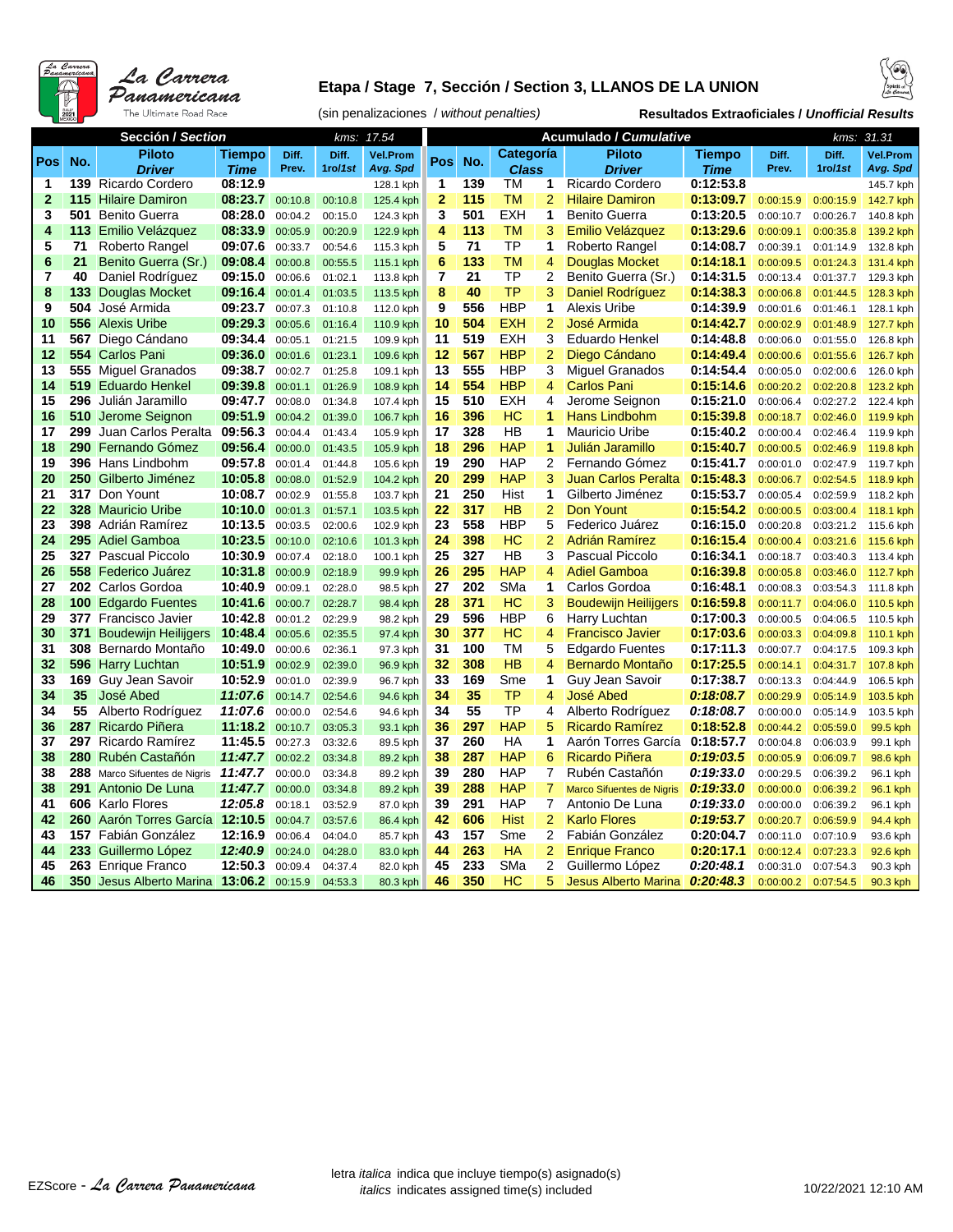

#### **Etapa / Stage 7, Sección / Section 4, GENERAL CEPEDA 2**



(sin penalizaciones / *without penalties)* **Resultados Extraoficiales /** *Unofficial Results*

|                | Sección / Section |                                           | 13.77<br>kms:      |                    |                    |                        |                          |            | <b>Acumulado / Cumulative</b> |                | kms: 45.08                                        |                        |                        |                        |                        |
|----------------|-------------------|-------------------------------------------|--------------------|--------------------|--------------------|------------------------|--------------------------|------------|-------------------------------|----------------|---------------------------------------------------|------------------------|------------------------|------------------------|------------------------|
|                |                   | <b>Piloto</b>                             | Tiempo             | Diff.              | Diff.              | <b>Vel.Prom</b>        |                          |            | Categoría                     |                | <b>Piloto</b>                                     | Tiempo                 | Diff.                  | Diff.                  | <b>Vel.Prom</b>        |
| Pos            | No.               | <b>Driver</b>                             | <b>Time</b>        | Prev.              | 1ro/1st            | Avg. Spd               | Pos                      | No.        | <b>Class</b>                  |                | <b>Driver</b>                                     | Time                   | Prev.                  | 1ro/1st                | Avg. Spd               |
| 1              | 139               | Ricardo Cordero                           | 04:48.2            |                    |                    | 172.0 kph              | 1                        | 139        | TM                            | 1              | <b>Ricardo Cordero</b>                            | 0:17:42.0              |                        |                        | 152.8 kph              |
| $\mathbf{2}$   | 501               | <b>Benito Guerra</b>                      | 04:54.0            | 00:05.8            | 00:05.8            | 168.6 kph              | $\overline{2}$           | 115        | <b>TM</b>                     | $\overline{2}$ | <b>Hilaire Damiron</b>                            | 0:18:05.7              | 0:00:23.7              | 0:00:23.7              | 149.5 kph              |
| 3              |                   | 115 Hilaire Damiron                       | 04:56.0            | 00:02.0            | 00:07.8            | 167.5 kph              | 3                        | 501        | <b>EXH</b>                    | 1              | Benito Guerra                                     | 0:18:14.4              | 0:00:08.7              | 0:00:32.4              | 148.3 kph              |
| 4              | 113               | Emilio Velázquez                          | 04:57.5            | 00:01.6            | 00:09.4            | 166.6 kph              | $\overline{\mathbf{4}}$  | 113        | <b>TM</b>                     | 3              | Emilio Velázquez                                  | 0:18:27.1              | 0:00:12.7              | 0:00:45.1              | 146.6 kph              |
| 5              | 133               | Douglas Mocket                            | 05:09.8            | 00:12.3            | 00:21.6            | 160.0 kph              | 5                        | 133        | TM                            | 4              | Douglas Mocket                                    | 0:19:28.0              | 0:01:00.8              | 0:01:46.0              | 138.9 kph              |
| 6              | 555               | <b>Miguel Granados</b>                    | 05:14.3            | 00:04.5            | 00:26.1            | 157.7 kph              | 6                        | 71         | <b>TP</b>                     | 1              | <b>Roberto Rangel</b>                             | 0:19:30.4              | 0:00:02.4              | 0:01:48.4              | 138.7 kph              |
| $\overline{7}$ |                   | 556 Alexis Uribe                          | 05:16.4            | 00:02.0            | 00:28.2            | 156.7 kph              | $\overline{\phantom{a}}$ | 21         | TP                            | $\overline{2}$ | Benito Guerra (Sr.)                               | 0:19:54.0              | 0:00:23.7              | 0:02:12.0              | 135.9 kph              |
| 8              | 519               | <b>Eduardo Henkel</b>                     | 05:17.6            | 00:01.2            | 00:29.4            | 156.1 kph              | 8                        | 556        | <b>HBP</b>                    | 1              | <b>Alexis Uribe</b>                               | 0:19:56.3              | 0:00:02.2              | 0:02:14.3              | 135.7 kph              |
| 9              | 40                | Daniel Rodríguez                          | 05:20.4            | 00:02.8            | 00:32.2            | 154.7 kph              | 9                        | 40         | <b>TP</b>                     | 3              | Daniel Rodríguez                                  | 0:19:58.7              | 0:00:02.5              | 0:02:16.7              | 135.4 kph              |
| 10             | 71                | <b>Roberto Rangel</b>                     | 05:21.7            | 00:01.3            | 00:33.5            | 154.1 kph              | 10                       | 519        | <b>EXH</b>                    | $\overline{2}$ | <b>Eduardo Henkel</b>                             | 0:20:06.4              | 0:00:07.7              | 0:02:24.4              | 134.5 kph              |
| 11             | 21                | Benito Guerra (Sr.)                       | 05:22.6            | 00:00.8            | 00:34.4            | 153.7 kph              | 11                       | 555        | <b>HBP</b>                    | $\overline{2}$ | <b>Miquel Granados</b>                            | 0:20:08.8              | 0:00:02.4              | 0:02:26.8              | 134.3 kph              |
| 12             | 567               | Diego Cándano                             | 05:28.5            | 00:05.9            | 00:40.3            | 150.9 kph              | 12                       | 504        | <b>EXH</b>                    | 3              | José Armida                                       | 0:20:13.4              | 0:00:04.7              | 0:02:31.4              | 133.7 kph              |
| 13             | 554               | Carlos Pani                               | 05:29.4            | 00:01.0            | 00:41.2            | 150.5 kph              | 13                       | 567        | <b>HBP</b>                    | 3              | Diego Cándano                                     | 0:20:17.9              | 0:00:04.5              | 0:02:35.9              | 133.3 kph              |
| 14             | 510               | Jerome Seignon                            | 05:30.7            | 00:01.2            | 00:42.5            | 149.9 kph              | 14                       | 554        | <b>HBP</b>                    | 4              | <b>Carlos Pani</b>                                | 0:20:44.0              | 0:00:26.1              | 0:03:02.0              | 130.5 kph              |
| 15             | 504               | José Armida                               | 05:30.7            | 00:00.0            | 00:42.5            | 149.9 kph              | 15                       | 510        | <b>EXH</b>                    | 4              | Jerome Seignon                                    | 0:20:51.7              | 0:00:07.7              | 0:03:09.7              | 129.7 kph              |
| 16             |                   | 250 Gilberto Jiménez                      | 05:41.4            | 00:10.7            | 00:53.2            | 145.2 kph              | 16                       | 328        | <b>HB</b>                     | 1              | <b>Mauricio Uribe</b>                             | 0:21:23.4              | 0:00:31.7              | 0:03:41.4              | 126.5 kph              |
| 17             | 328               | Mauricio Uribe                            | 05:43.2            | 00:01.8            | 00:55.0            | 144.4 kph              | 17                       | 396        | НC                            | 1              | Hans Lindbohm                                     | 0:21:30.4              | 0:00:07.0              | 0:03:48.4              | 125.8 kph              |
| 18             | 396               | <b>Hans Lindbohm</b>                      | 05:50.6            | 00:07.4            | 01:02.4            | 141.4 kph              | 18                       | 250        | <b>Hist</b>                   | 1              | Gilberto Jiménez                                  | 0:21:35.1              | 0:00:04.7              | 0:03:53.1              | 125.3 kph              |
| 19             |                   | 317 Don Yount                             | 05:55.0            | 00:04.4            | 01:06.8            | 139.6 kph              | 19                       | 290        | <b>HAP</b>                    | 1              | Fernando Gómez                                    | 0:21:41.2              | 0:00:06.1              | 0:03:59.2              | 124.7 kph              |
| 20             | 290               | Fernando Gómez                            | 05:59.5            | 00:04.5            | 01:11.3            | 137.9 kph              | 20                       | 317        | HB                            | $\overline{2}$ | Don Yount                                         | 0:21:49.2              | 0:00:08.0              | 0:04:07.2              | 124.0 kph              |
| 21             |                   | 596 Harry Luchtan                         | 06:05.8            | 00:06.3            | 01:17.6            | 135.5 kph              | 21                       | 296        | <b>HAP</b>                    | $\overline{2}$ | Julián Jaramillo                                  | 0:21:54.6              | 0:00:05.4              | 0:04:12.6              | 123.5 kph              |
| 22             | 299               | Juan Carlos Peralta                       | 06:10.0            | 00:04.2            | 01:21.8            | 134.0 kph              | 22                       | 299        | <b>HAP</b>                    | 3              | <b>Juan Carlos Peralta</b>                        | 0:21:58.3              | 0:00:03.8              | 0:04:16.3              | 123.1 kph              |
| 23             | 371               | <b>Boudewijn Heilijgers</b>               | 06:10.9            | 00:00.9            | 01:22.7            | 133.7 kph              | 23                       | 558        | <b>HBP</b>                    | 5              | Federico Juárez                                   | 0:22:32.5              | 0:00:34.1              | 0:04:50.5              | 120.0 kph              |
| 24             | 296               | Julián Jaramillo                          | 06:13.9            | 00:03.0            | 01:25.7            | 132.6 kph              | 24                       | 398        | <b>HC</b>                     | $\overline{2}$ | Adrián Ramírez                                    | 0:22:53.1              | 0:00:20.6              | 0:05:11.1              | 118.2 kph              |
| 25             |                   | 558 Federico Juárez                       | 06:17.5            | 00:03.6            | 01:29.3            | 131.3 kph              | 25                       | 327        | HB                            | 3              | <b>Pascual Piccolo</b>                            | 0:22:54.0              | 0:00:01.0              | 0:05:12.0              | 118.1 kph              |
| 26             |                   | <b>327</b> Pascual Piccolo                | 06:20.0            | 00:02.5            | 01:31.8            | 130.5 kph              | 26                       | 596        | <b>HBP</b>                    | 6              | <b>Harry Luchtan</b>                              | 0:23:06.1              | 0:00:12.1              | 0:05:24.1              | 117.1 kph              |
| 27             |                   | 202 Carlos Gordoa                         | 06:27.4            | 00:07.4            | 01:39.2            | 128.0 kph              | 27                       | 295        | <b>HAP</b>                    | 4              | Adiel Gamboa                                      | 0:23:10.2              | 0:00:04.1              | 0:05:28.2              | 116.7 kph              |
| 28             |                   | 295 Adiel Gamboa                          | 06:30.4            | 00:03.0            | 01:42.2            | 127.0 kph              | 28                       | 371        | HC                            | 3              | <b>Boudewijn Heilijgers</b>                       | 0:23:10.7              | 0:00:00.5              | 0:05:28.7              | 116.7 kph              |
| 29             |                   | 100 Edgardo Fuentes                       | 06:30.7            | 00:00.3            | 01:42.5            | 126.9 kph              | 29                       | 202        | SMa                           | 1              | Carlos Gordoa                                     | 0:23:15.5              | 0:00:04.8              | 0:05:33.5              | 116.3 kph              |
| 30             |                   | 377 Francisco Javier                      | 06:32.8            | 00:02.1            | 01:44.6            | 126.2 kph              | 30                       | 377        | HC                            | 4              | <b>Francisco Javier</b>                           | 0:23:36.4              | 0:00:20.9              | 0:05:54.4              | 114.6 kph              |
| 31<br>32       | 398               | Adrián Ramírez                            | 06:37.7<br>06:38.4 | 00:04.9            | 01:49.5            | 124.6 kph              | 31                       | 100<br>308 | ТM<br>HB                      | 5<br>4         | <b>Edgardo Fuentes</b><br><b>Bernardo Montaño</b> | 0:23:42.0<br>0:24:03.8 | 0:00:05.6              | 0:06:00.0              | 114.1 kph              |
| 33             |                   | 308 Bernardo Montaño                      | 06:38.8            | 00:00.7            | 01:50.2            | 124.4 kph              | 32<br>33                 | 169        | Sme                           | 1              |                                                   | 0:24:17.5              | 0:00:21.8              | 0:06:21.8              | 112.4 kph              |
| 34             |                   | 169 Guy Jean Savoir<br>287 Ricardo Piñera | 07:18.8            | 00:00.4            | 01:50.6<br>02:30.6 | 124.3 kph              | 34                       | 55         | <b>TP</b>                     | 4              | Guy Jean Savoir<br>Alberto Rodríguez              | 0:25:29.1              | 0:00:13.7<br>0:01:11.5 | 0:06:35.5<br>0:07:47.1 | 111.3 kph              |
| 35             | 55                | Alberto Rodríguez                         | 07:20.4            | 00:40.0<br>00:01.6 | 02:32.2            | 113.0 kph              | 35                       | 297        | <b>HAP</b>                    | 5              | Ricardo Ramírez                                   | 0:26:21.8              |                        |                        | 106.1 kph              |
| 36             |                   | 260 Aarón Torres García                   | 07:28.7            | 00:08.3            | 02:40.5            | 112.6 kph<br>110.5 kph | 36                       | 287        | <b>HAP</b>                    | 6              | Ricardo Piñera                                    | 0:26:22.3              | 0:00:52.7<br>0:00:00.5 | 0:08:39.8<br>0:08:40.3 | 102.6 kph<br>102.6 kph |
| 37             |                   | 297 Ricardo Ramírez                       | 07:28.9            | 00:00.2            | 02:40.7            | 110.4 kph              | 37                       | 260        | HA                            | 1              | Aarón Torres García                               | 0:26:26.4              | 0:00:04.0              | 0:08:44.4              | 102.3 kph              |
| 38             |                   | 606 Karlo Flores                          | 07:41.4            | 00:12.4            | 02:53.2            | 107.4 kph              | 38                       | 35         | <b>TP</b>                     | 5              | José Abed                                         | 0:27:14.6              | 0:00:48.3              | 0:09:32.6              | 99.3 kph               |
| 39             | 350               | Jesus Alberto Marina                      | 07:42.3            | 00:00.9            | 02:54.1            | 107.2 kph              | 39                       | 280        | <b>HAP</b>                    | 7              | Rubén Castañón                                    | 0:27:32.6              | 0:00:17.9              | 0:09:50.6              | 98.2 kph               |
| 40             | 157               | Fabián González                           | 07:49.8            | 00:07.5            | 03:01.6            | 105.5 kph              | 39                       | 288        | <b>HAP</b>                    | 7              | Marco Sifuentes de Nigris                         | 0:27:32.6              | 0:00:00.0              | 0:09:50.6              | 98.2 kph               |
| 41             |                   | 280 Rubén Castañón                        | 07:59.5            | 00:09.7            | 03:11.3            | 103.4 kph              | 39                       | 291        | <b>HAP</b>                    | 7              | Antonio De Luna                                   | 0:27:32.6              | 0:00:00.0              | 0:09:50.6              | 98.2 kph               |
| 41             | 288               | Marco Sifuentes de Nigris                 | 07:59.5            | 00:00.0            | 03:11.3            | 103.4 kph              | 42                       | 606        | <b>Hist</b>                   | $\overline{2}$ | <b>Karlo Flores</b>                               | 0:27:35.1              | 0:00:02.5              | 0:09:53.1              | 98.1 kph               |
| 41             |                   | 291 Antonio De Luna                       | 07:59.5            | 00:00.0            | 03:11.3            | 103.4 kph              | 43                       | 157        | Sme                           | $\overline{c}$ | Fabián González                                   | 0:27:54.5              | 0:00:19.4              | 0:10:12.5              | 96.9 kph               |
| 44             |                   | 233 Guillermo López                       | 08:27.4            | 00:27.8            | 03:39.2            | 97.7 kph               | 44                       | 350        | <b>HC</b>                     | 5              | <b>Jesus Alberto Marina</b>                       | 0:28:30.6              | 0:00:36.1              | 0:10:48.6              | 94.9 kph               |
| 45             |                   | 263 Enrique Franco                        | 08:36.4            | 00:09.1            | 03:48.2            | 96.0 kph               | 45                       | 263        | HA                            | $\overline{2}$ | <b>Enrique Franco</b>                             | 0:28:53.6              | 0:00:23.0              | 0:11:11.6              | 93.6 kph               |
| 46             | 35                | José Abed                                 | 09:06.0            | 00:29.5            | 04:17.8            | 90.8 kph               | 46                       | 233        | <b>SMa</b>                    | $\overline{2}$ | Guillermo López                                   | 0:29:15.5              | 0:00:21.9              | 0:11:33.5              | 92.4 kph               |
|                |                   |                                           |                    |                    |                    |                        |                          |            |                               |                |                                                   |                        |                        |                        |                        |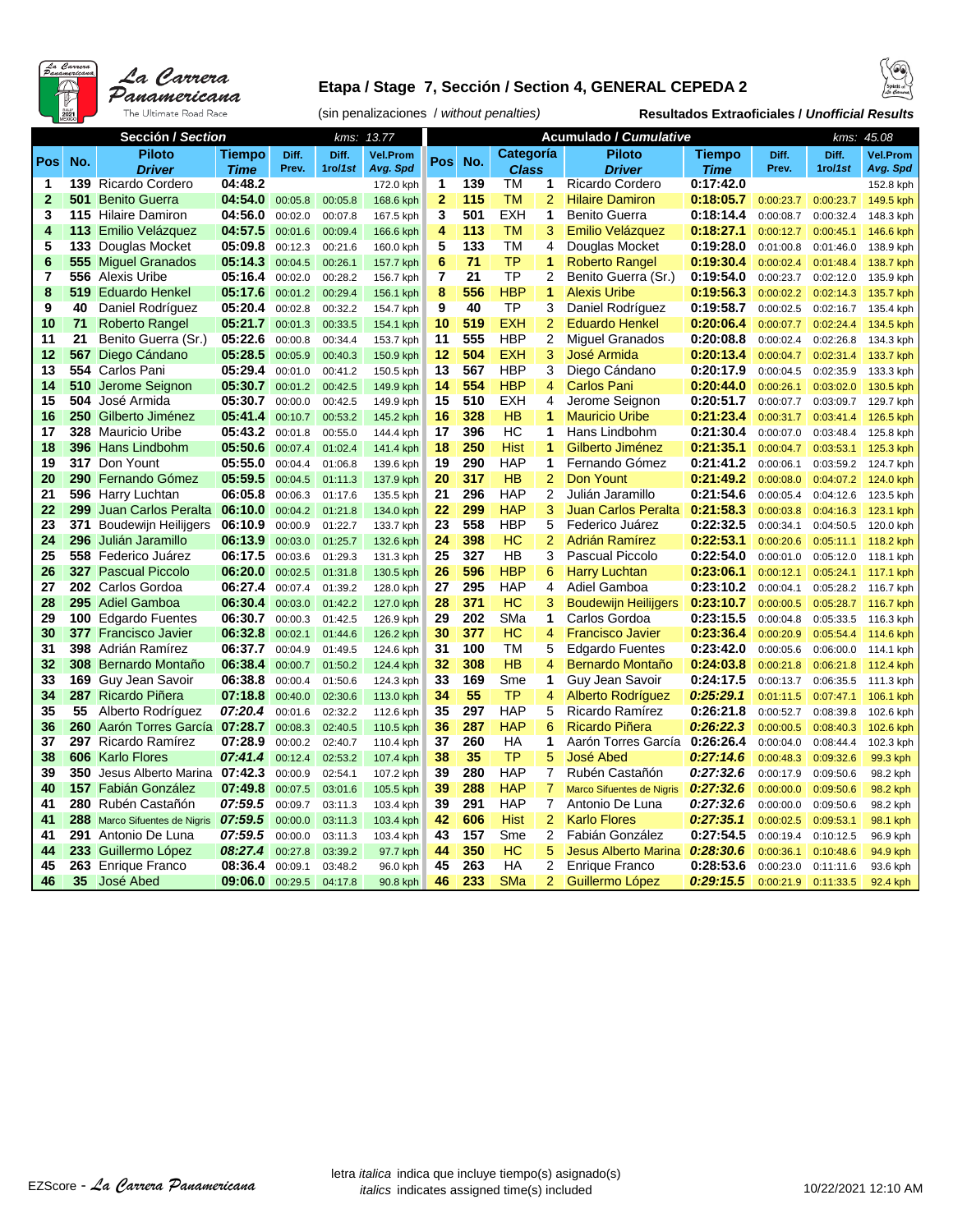

#### **Etapa / Stage 7, Sección / Section 7, HACIENDA ESPANA 1**





|              | Sección / Section |                                   |                    |                    | 11.57<br>kms:      |                      |                 |           |              | Acumulado / Cumulative |                                          | 56.65<br>kms:          |                        |                        |                        |
|--------------|-------------------|-----------------------------------|--------------------|--------------------|--------------------|----------------------|-----------------|-----------|--------------|------------------------|------------------------------------------|------------------------|------------------------|------------------------|------------------------|
|              |                   | <b>Piloto</b>                     | <b>Tiempo</b>      | Diff.              | Diff.              | <b>Vel.Prom</b>      |                 |           | Categoría    |                        | <b>Piloto</b>                            | Tiempo                 | Diff.                  | Diff.                  | <b>Vel.Prom</b>        |
| Pos          | No.               | <b>Driver</b>                     | <b>Time</b>        | Prev.              | 1ro/1st            | Avg. Spd             | Pos             | No.       | <b>Class</b> |                        | <b>Driver</b>                            | Time                   | Prev.                  | 1ro/1st                | Avg. Spd               |
| 1            | 115               | <b>Hilaire Damiron</b>            | 04:39.2            |                    |                    | 149.2 kph            | 1               | 139       | TM           | 1                      | Ricardo Cordero                          | 0:22:24.4              |                        |                        | 151.7 kph              |
| $\mathbf{2}$ | 139               | <b>Ricardo Cordero</b>            | 04:42.4            | 00:03.2            | 00:03.2            | 147.5 kph            | $\overline{2}$  | 115       | <b>TM</b>    | $\overline{2}$         | <b>Hilaire Damiron</b>                   | 0:22:45.0              | 0:00:20.5              | 0:00:20.5              | 149.4 kph              |
| 3            | 501               | <b>Benito Guerra</b>              | 04:45.4            | 00:03.0            | 00:06.2            | 145.9 kph            | 3               | 501       | <b>EXH</b>   | 1                      | <b>Benito Guerra</b>                     | 0:22:59.9              | 0:00:14.9              | 0:00:35.4              | 147.8 kph              |
| 4            | 113               | Emilio Velázquez                  | 04:51.0            | 00:05.6            | 00:11.8            | 143.1 kph            | 4               | 113       | TM           | 3                      | Emilio Velázquez                         | 0:23:18.1              | 0:00:18.3              | 0:00:53.7              | 145.9 kph              |
| 5            | 555               | <b>Miquel Granados</b>            | 05:02.3            | 00:11.3            | 00:23.0            | 137.8 kph            | 5               | 71        | ТP           | 1                      | Roberto Rangel                           | 0:24:44.4              | 0:01:26.2              | 0:02:19.9              | 137.4 kph              |
| 6            | 567               | Diego Cándano                     | 05:03.6            | 00:01.4            | 00:24.4            | 137.2 kph            | $6\phantom{1}6$ | 556       | <b>HBP</b>   | 1                      | <b>Alexis Uribe</b>                      | 0:25:02.4              | 0:00:18.0              | 0:02:37.9              | 135.7 kph              |
| 7            | 556               | <b>Alexis Uribe</b>               | 05:06.1            | 00:02.5            | 00:26.9            | 136.1 kph            | $\overline{7}$  | 555       | <b>HBP</b>   | $\overline{2}$         | <b>Miquel Granados</b>                   | 0:25:11.0              | 0:00:08.7              | 0:02:46.6              | 135.0 kph              |
| 8            | 71                | Roberto Rangel                    | 05:14.0            | 00:07.9            | 00:34.8            | 132.6 kph            | 8               | 21        | TP           | $\overline{2}$         | Benito Guerra (Sr.)                      | 0:25:11.8              | 0:00:00.8              | 0:02:47.3              | 134.9 kph              |
| 9            | 554               | Carlos Pani                       | 05:15.9            | 00:01.9            | 00:36.7            | 131.8 kph            | 9               | 40        | ТP           | 3                      | Daniel Rodríguez                         | 0:25:16.7              | 0:00:04.9              | 0:02:52.3              | 134.5 kph              |
| 10           | 519               | <b>Eduardo Henkel</b>             | 05:16.4            | 00:00.5            | 00:37.2            | 131.6 kph            | 10              | 567       | <b>HBP</b>   | 3                      | Diego Cándano                            | 0:25:21.5              | 0:00:04.8              | 0:02:57.1              | 134.0 kph              |
| 11           | 510               | Jerome Seignon                    | 05:16.9            | 00:00.5            | 00:37.7            | 131.4 kph            | 11              | 519       | <b>EXH</b>   | 2                      | Eduardo Henkel                           | 0:25:22.8              | 0:00:01.3              | 0:02:58.4              | 133.9 kph              |
| 12           | 21                | Benito Guerra (Sr.)               | 05:17.7            | 00:00.8            | 00:38.5            | 131.1 kph            | 12              | 504       | <b>EXH</b>   | 3                      | José Armida                              | 0:25:31.3              | 0:00:08.5              | 0:03:06.9              | 133.2 kph              |
| 13           | 504               | José Armida                       | 05:17.9            | 00:00.2            | 00:38.7            | 131.0 kph            | 13              | 554       | <b>HBP</b>   | 4                      | Carlos Pani                              | 0:26:00.0              | 0:00:28.7              | 0:03:35.5              | 130.7 kph              |
| 14           | 40                | Daniel Rodríguez                  | 05:18.0            | 00:00.1            | 00:38.8            | 131.0 kph            | 14              | 133       | <b>TM</b>    | 4                      | Douglas Mocket                           | 0:26:07.2              | 0:00:07.2              | 0:03:42.8              | 130.1 kph              |
| 15           | 596               | Harry Luchtan                     | 05:22.6            | 00:04.6            | 00:43.4            | 129.1 kph            | 15              | 510       | <b>EXH</b>   | 4                      | Jerome Seignon                           | 0:26:08.7              | 0:00:01.5              | 0:03:44.2              | 130.0 kph              |
| 16           | 558               | Federico Juárez                   | 05:34.6            | 00:12.0            | 00:55.3            | 124.5 kph            | 16              | 328       | HB           | 1                      | <b>Mauricio Uribe</b>                    | 0:27:05.9              | 0:00:57.2              | 0:04:41.5              | 125.4 kph              |
| 17           | 299               | Juan Carlos Peralta               | 05:35.8            | 00:01.3            | 00:56.6            | 124.0 kph            | 17              | 250       | Hist         | 1                      | Gilberto Jiménez                         | 0:27:16.9              | 0:00:11.0              | 0:04:52.4              | 124.6 kph              |
| 18           | 371               | <b>Boudewijn Heilijgers</b>       | 05:35.9            | 00:00.0            | 00:56.6            | 124.0 kph            | 18              | 290       | <b>HAP</b>   | 1                      | Fernando Gómez                           | 0:27:31.5              | 0:00:14.6              | 0:05:07.0              | 123.5 kph              |
| 19           | 250               | Gilberto Jiménez                  | 05:41.8            | 00:05.9            | 01:02.6            | 121.9 kph            | 19              | 396       | HC           | 1                      | Hans Lindbohm                            | 0:27:32.4              | 0:00:01.0              | 0:05:08.0              | 123.4 kph              |
| 20           |                   | 328 Mauricio Uribe                | 05:42.5            | 00:00.7            | 01:03.3            | 121.6 kph            | 20              | 299       | <b>HAP</b>   | $\overline{2}$         | Juan Carlos Peralta                      | 0:27:34.2              | 0:00:01.8              | 0:05:09.7              | 123.3 kph              |
| 21           | 296               | Julián Jaramillo                  | 05:42.8            | 00:00.3            | 01:03.6            | 121.5 kph            | 21              | 296       | <b>HAP</b>   | 3                      | Julián Jaramillo                         | 0:27:37.4              | 0:00:03.2              | 0:05:12.9              | 123.0 kph              |
| 22           |                   | 202 Carlos Gordoa                 | 05:44.8            | 00:02.0            | 01:05.5            | 120.8 kph            | 22              | 317       | HB           | $\overline{2}$         | Don Yount                                | 0:27:46.4              | 0:00:09.0              | 0:05:21.9              | 122.4 kph              |
| 23           |                   | 169 Guy Jean Savoir               | 05:45.6            | 00:00.9            | 01:06.4            | 120.5 kph            | 23              | 558       | <b>HBP</b>   | 5                      | Federico Juárez                          | 0:28:07.0              | 0:00:20.7              | 0:05:42.6              | 120.9 kph              |
| 24           |                   | <b>327 Pascual Piccolo</b>        | 05:47.7            | 00:02.0            | 01:08.4            | 119.8 kph            | 24              | 596       | <b>HBP</b>   | 6                      | <b>Harry Luchtan</b>                     | 0:28:28.7              | 0:00:21.7              | 0:06:04.3              | 119.4 kph              |
| 25           |                   | 290 Fernando Gómez                | 05:50.3            | 00:02.6            | 01:11.0            | 118.9 kph            | 25              | 327       | НB           | 3                      | <b>Pascual Piccolo</b>                   | 0:28:41.7              | 0:00:13.0              | 0:06:17.3              | 118.5 kph              |
| 26           |                   | 317 Don Yount                     | 05:57.2            | 00:06.9            | 01:17.9            | 116.6 kph            | 26              | 371       | <b>HC</b>    | $\overline{2}$         | <b>Boudewijn Heilijgers</b>              | 0:28:46.6              | 0:00:04.8              | 0:06:22.1              | 118.1 kph              |
| 27           |                   | 396 Hans Lindbohm                 | 06:02.0            | 00:04.8            | 01:22.8            | 115.1 kph            | 27              | 202       | SMa          | 1                      | Carlos Gordoa                            | 0:29:00.2              | 0:00:13.7              | 0:06:35.8              | 117.2 kph              |
| 28           |                   | <b>377</b> Francisco Javier       | 06:02.7            | 00:00.7            | 01:23.5            | 114.8 kph            | 28              | 377       | <b>HC</b>    | 3                      | <b>Francisco Javier</b>                  | 0:29:39.1              | 0:00:38.9              | 0:07:14.7              | 114.6 kph              |
| 29           |                   | 100 Edgardo Fuentes               | 06:09.8            | 00:07.1            | 01:30.6            | 112.6 kph            | 29              | 398       | HC           | 4                      | Adrián Ramírez                           | 0:29:43.1              | 0:00:03.9              | 0:07:18.6              | 114.4 kph              |
| 30           |                   | 295 Adiel Gamboa                  | 06:34.6            | 00:24.8            | 01:55.4            | 105.5 kph            | 30              | 295       | <b>HAP</b>   | 4                      | <b>Adiel Gamboa</b>                      | 0:29:44.8              | 0:00:01.7              | 0:07:20.4              | 114.3 kph              |
| 31           |                   | 157 Fabián González               | 06:37.8            | 00:03.2            | 01:58.6            | 104.7 kph            | 31              | 100       | TM           | 5                      | <b>Edgardo Fuentes</b>                   | 0:29:51.8              | 0:00:07.0              | 0:07:27.4              | 113.8 kph              |
| 32           | 287               | Ricardo Piñera                    | 06:39.2            | 00:01.4            | 02:00.0            | 104.3 kph            | 32              | 169       | Sme          | 1                      | <b>Guy Jean Savoir</b>                   | 0:30:03.2              | 0:00:11.4              | 0:07:38.8              | 113.1 kph              |
| 33<br>34     | 133<br>297        | Douglas Mocket<br>Ricardo Ramírez | 06:39.2<br>06:41.7 | 00:00.0            | 02:00.0            | 104.3 kph            | 33<br>34        | 308<br>55 | HB<br>TP     | 4<br>4                 | Bernardo Montaño                         | 0:31:26.4<br>0:32:43.1 | 0:01:23.2              | 0:09:02.0              | 108.1 kph              |
| 35           |                   | 398 Adrián Ramírez                | 06:50.0            | 00:02.5            | 02:02.5            | 103.7 kph            | 35              | 287       | <b>HAP</b>   | 5                      | Alberto Rodríguez                        | 0:33:01.5              | 0:01:16.7              | 0:10:18.6              | 103.9 kph              |
| 36           | 260               | Aarón Torres García               | 07:00.8            | 00:08.3<br>00:10.8 | 02:10.8<br>02:21.6 | 101.6 kph            | 36              | 297       | <b>HAP</b>   | 6                      | Ricardo Piñera<br><b>Ricardo Ramírez</b> | 0:33:03.5              | 0:00:18.5<br>0:00:01.9 | 0:10:37.1<br>0:10:39.0 | 102.9 kph<br>102.8 kph |
| 37           | 35                | José Abed                         | 07:14.0            | 00:13.2            | 02:34.8            | 99.0 kph<br>96.0 kph | 37              | 260       | HA           | 1                      | Aarón Torres García                      | 0:33:27.2              | 0:00:23.7              | 0:11:02.7              | 101.6 kph              |
| 37           | 55                | Alberto Rodríguez                 | 07:14.0            | 00:00.0            | 02:34.8            | 96.0 kph             | 38              | 35        | TP           | 5                      | José Abed                                | 0:34:28.6              | 0:01:01.5              | 0:12:04.2              | 98.6 kph               |
| 39           | 308               | Bernardo Montaño                  | 07:22.6            | 00:08.6            | 02:43.4            | 94.1 kph             | 39              | 157       | Sme          | $\overline{2}$         | Fabián González                          | 0:34:32.4              | 0:00:03.7              | 0:12:07.9              | 98.4 kph               |
| 40           | 280               | Rubén Castañón                    | 07:35.8            | 00:13.2            | 02:56.6            | 91.4 kph             | 40              | 280       | <b>HAP</b>   | $\overline{7}$         | Rubén Castañón                           | 0:35:08.4              | 0:00:36.0              | 0:12:44.0              | 96.7 kph               |
| 40           | 288               | Marco Sifuentes de Nigris         | 07:35.8            | 00:00.0            | 02:56.6            | 91.4 kph             | 40              | 288       | <b>HAP</b>   | 7                      | Marco Sifuentes de Nigris                | 0:35:08.4              | 0:00:00.0              | 0:12:44.0              | 96.7 kph               |
| 40           | 291               | Antonio De Luna                   | 07:35.8            | 00:00.0            | 02:56.6            | 91.4 kph             | 40              | 291       | <b>HAP</b>   | 7                      | Antonio De Luna                          | 0:35:08.4              | 0:00:00.0              | 0:12:44.0              | 96.7 kph               |
| 43           | 350               | Jesus Alberto Marina 07:35.9      |                    | 00:00.0            | 02:56.6            | 91.4 kph             | 43              | 606       | Hist         | $\overline{2}$         | <b>Karlo Flores</b>                      | 0:35:16.9              | 0:00:08.5              | 0:12:52.4              | 96.3 kph               |
| 44           | 606               | <b>Karlo Flores</b>               | 07:41.8            | 00:05.9            | 03:02.6            | 90.2 kph             | 44              | 350       | <b>HC</b>    | 5                      | <b>Jesus Alberto Marina</b>              | 0:36:06.5              | 0:00:49.6              | 0:13:42.0              | 94.1 kph               |
| 45           |                   | 263 Enrique Franco                | 07:42.7            | 00:00.9            | 03:03.5            | 90.0 kph             | 45              | 263       | HA           | 2                      | <b>Enrique Franco</b>                    | 0:36:36.3              | 0:00:29.8              | 0:14:11.9              | 92.9 kph               |
| 46           |                   | 233 Guillermo López               | 07:44.8            | 00:02.0            | 03:05.5            | 89.6 kph             | 46              | 233       | <b>SMa</b>   | $\overline{2}$         | Guillermo López                          | 0:37:00.2              | 0:00:23.9              | 0:14:35.8              | 91.9 kph               |